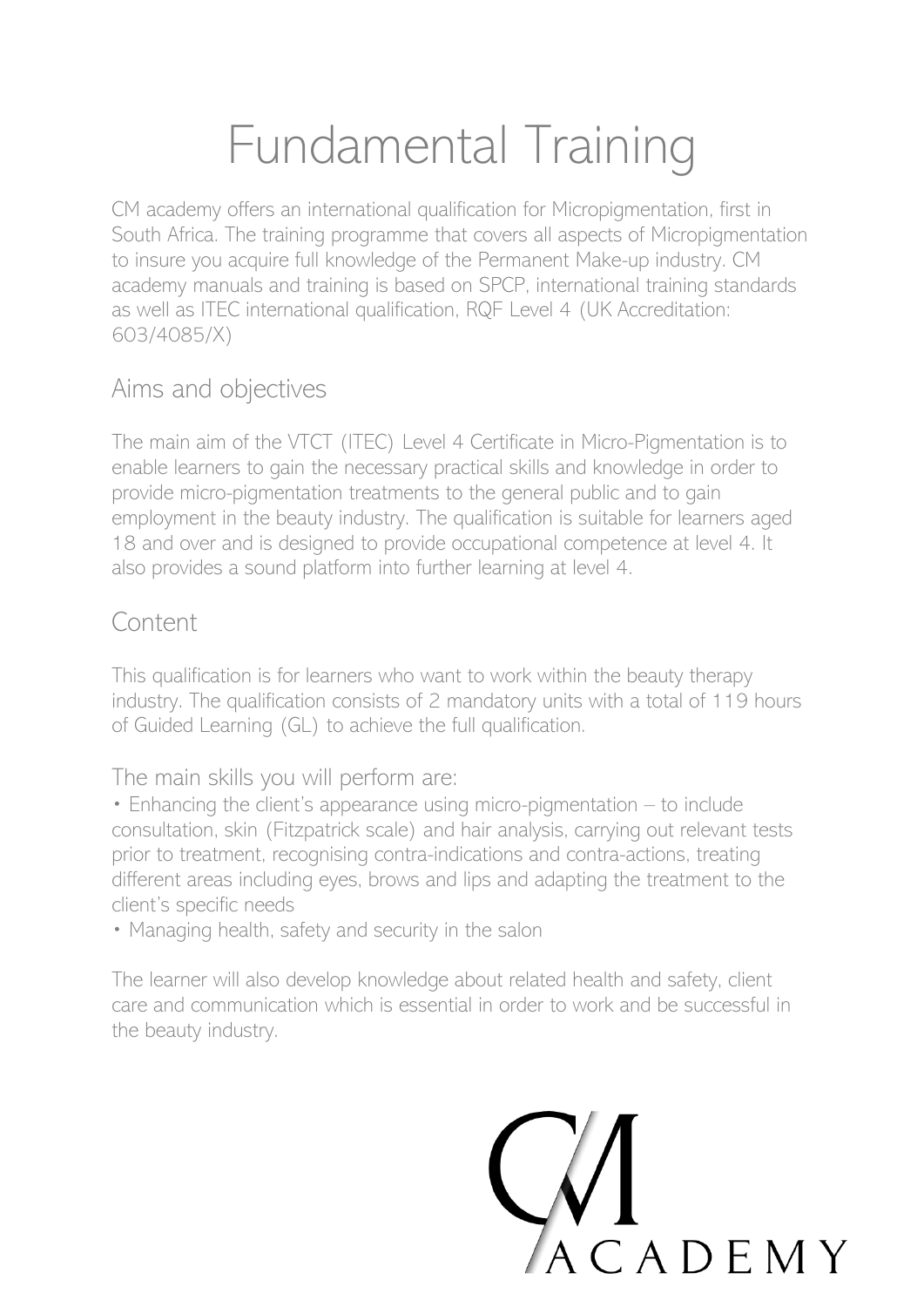This qualification also provides:

• The related knowledge and understanding required to perform the micropigmentation treatment listed above effectively, in particular anatomy and physiology and common diseases and disorders that may affect when a client should or should not receive treatment

• Opportunities for learners to focus on the development of their wider skills in a micro-pigmentation setting, such as communicating with clients, working with others and problem solving

• Opportunities for learners to develop a range of skills, techniques, personal qualities and attitudes essential for successful performance in employment as a specialist in micro-pigmentation treatments.

7 Day in-clinic course that will give you the skill to preform Brows, Eyeliner and Lip procedures.

# Theory Covers:

- Professional Ethics
- What is Permanent Makeup
- How safe is Micropigmentation
- Different Types of Devices
- Why choose these procedures
- Theory on Skin basics
- PMU VS other methods
- Pigments Used
- PCASA
- Bloodborne Pathogens
- Patch Testing
- Application of Pigment
- Anaesthetics
- Client Consultation
- Photography
- Forms & Paperwork
- Perfecting a Shape
- Colour Theory
- Business Organization
- Case Studies (1 year to complete)

CADEMY